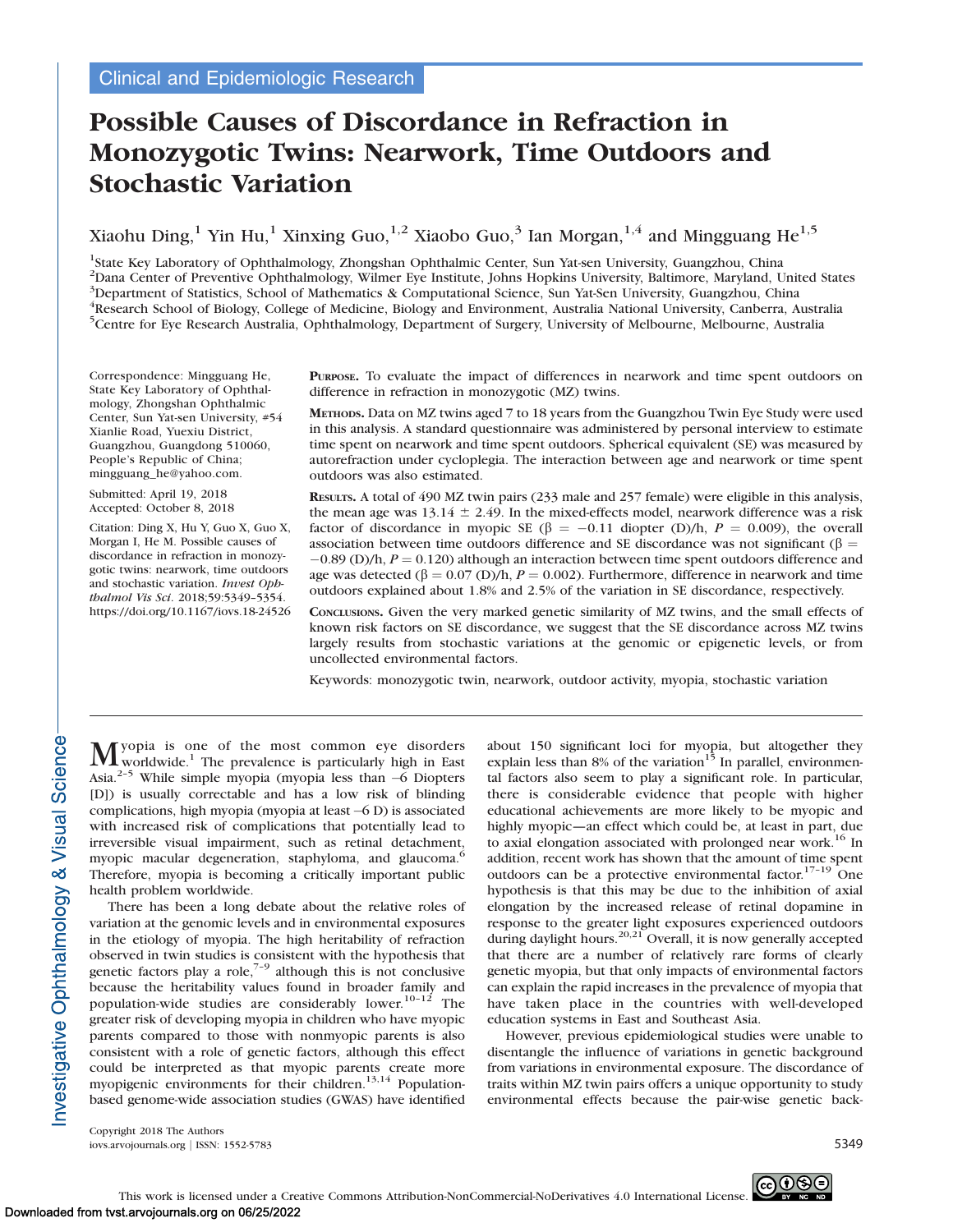ground is much more similar than that of randomly compared individuals, even if there is some variation between ''identical'' twins.<sup>22</sup>

In the current investigation, we therefore used an MZ cotwin control methodology, which provides twin-pairs that are matched for genetic background, sex, and age, and matched as possible for genetic background and shared family environment. This matching allows us to examine how much nearwork and time spent outdoors influence the within-pair discordance in spherical equivalent (SE) while largely eliminating confounding genetic effects. We also examined the development of discordance in refraction between the two eyes in one individual, which is conceptually a similar problem to that seen with discordance between MZ twins, namely how do different phenotypic outcomes arise from very similar, if not identical, genotypes. Overall, we have found very limited, albeit significant, evidence for a role for environmental factors in the development of between-pair discordance.

### **METHODS**

#### Participants

Participants of this study were recruited from the Guangzhou Twin Eye Study, which is population-based study and has been<br>described elsewhere.<sup>23,24</sup> Briefly, all twins were identified by the Resident Registry and then verified by both door-to-door visits and mailouts. The demographic characteristics of the identified twins were similar to the general population in Guangzhou as a whole. The study was launched in 2006 and has now completed more than ten consecutive annual followup examinations. More than 1200 pairs of eligible twins aged 7 to 15 years were enrolled at baseline. Cycloplegic refraction was performed at baseline and follow-up visits. In the present study, data collected in the visit in 2009 was used for statistical analyses. Those with manifest strabismus, amblyopia, nystagmus, postrefractive surgery, or any ocular disease resulting in best-corrected visual acuity less than 20/25 were excluded. The study was conducted in accordance with the tenets of the Declaration of Helsinki and was approved by the Ethics Review Board of the Zhongshan Ophthalmic Center of Sun Yat-Sen University. Written informed consent was obtained from parents or legal guardians of the participants. Zygosity of all same-sex twin pairs was determined using the 16-multiplex short-tandem repeat (STR) DNA typing system (Gene Print Power Plex, Promega Corporation, Madison, WI, USA).<sup>25</sup> Opposite-sex twin pairs were deemed to be dizygotic.

#### Eye Examinations and Refraction Measurements

The eye examinations began with an uncorrected visual acuity test at 4 m using a retroilluminated logMAR chart with tumbling-E optotypes (Precision Vision, La Salle, IL, USA). Ocular motility was evaluated with cover tests conducted at 0.5 and 4.0 meters. Corneal light reflex was used to quantify the degree of tropia according to the Hirschberg method. The light reflex at the pupillary margin is about 2 mm, in the midiris region is about 4 mm, and in the limbus is about 6 mm from the pupillary center (with a 4-mm pupil), which corresponds to  $15^\circ$ ,  $30^\circ$ , and  $45^\circ$  of deviation. Axial length (AL) was measured by optical biometry using a commercial device (IOLMaster; Carl Zeiss Meditec, Jena, Germany).

Cycloplegia was induced with 2 drops of 1% cyclopentolate, administered 5 minutes apart, and a third drop administered 20 minutes later. Cycloplegia and pupillary dilation were evaluated after an additional 15 minutes. Cycloplegia was considered complete if the pupil was dilated

to 6mm or greater and the pupillary light reflex was absent. If not, an additional 20 minutes of observation was allowed, and refractive measurements were taken regardless of the presence or absence of light reflex. Refraction was performed using an auto-refractor (Topcon KR-8800, Tokyo, Japan) after cycloplegia.

#### Questionnaire

The questionnaire used in this study was designed by a World Health Organization (WHO) working group ([Supplementary](https://iovs.arvojournals.org/data/Journals/iovs/937607/iovs-59-12-44_s01.docx) [Material S1](https://iovs.arvojournals.org/data/Journals/iovs/937607/iovs-59-12-44_s01.docx)). It included questions on indoor and outdoor activities on weekdays and weekends separately. In each section, daily activity was divided into four types: nearwork activity (including reading, writing, and drawing), middledistance activity (including watching television or movies and playing video games), indoor leisure activity (including singing, housework, and dancing indoors), and time spent outdoors (including sports and walking outside). Participants were asked to report daily time spent on each of the activities: using categories of not at all, less than one hour, or more than one hour. If "more than one hour" was reported, the exact time spent on the activity was further specified. The questionnaire was administered by an in-person interview conducted by a single trained interviewer who was fluent in both Mandarin and Cantonese, the two most spoken languages in Guangzhou.

### Data Analysis

Spherical equivalent (SE) was calculated as spherical power plus half cylindrical power. Data of the right eyes were used for MZ discordance analysis because the refractive errors in the right and left eyes were highly correlated ( $r = 0.92$ ,  $P < 0.001$ , Pearson correlation analysis). Furthermore, in order to explore the effect of gene and environment on the variation of intereye SE, we explored the heritability of inter-eye SE difference as continuous traits or binary trait on anisometropia. The definition of anisometropia is the intereye SE difference greater than 2 D.

On weekdays, the amount of time for each vision-related activities was defined as the sum of time spent in class and before/after class, according to our previous study.<sup>26</sup> Based on typical pattern of behaviors in school, we calculated the amount of nearwork during school classes as follows: nearwork time  $=$  total class time  $\times$  0.4; middle-distance work  $=$  total class time  $\times$  0.4; indoor leisure time = total class time  $\times$  0.1 and outdoor time  $=$  total class time  $\times$  0.1. Outside of school hours, the time spent on the four types of visual activity was reported directly in responses to the questionnaires.

During school terms, the average time for each type of activities was calculated as  $(5 \times \text{weekday} + 2 \times \text{weekend})/7$ . During holidays, the pattern of visual activities was assumed to be that seen during weekends. In China, there are 9 months of semester days (from February to July and from September to December) and 3 months of summer/winter holidays each year. The average nearwork and time spent outdoors per day in the past year was calculated as  $(9 \times$  semester day time  $+3 \times$ holiday time)/12.

The SE discordance was defined as the SE of older twin minus the SE of younger twin, based on the order of delivery in the birth certificate. The discordance on environmental parameters were defined in the same manner. A linear mixedeffects model was used to account the correlation between MZ twin pairs, in which the random effect term was used to account for the correlation between MZ twin pairs, and the fixed effect terms was used to model the effects of nearwork and time outdoors. The variation in SE discordance between MZ twin pairs was decomposed into variations in difference in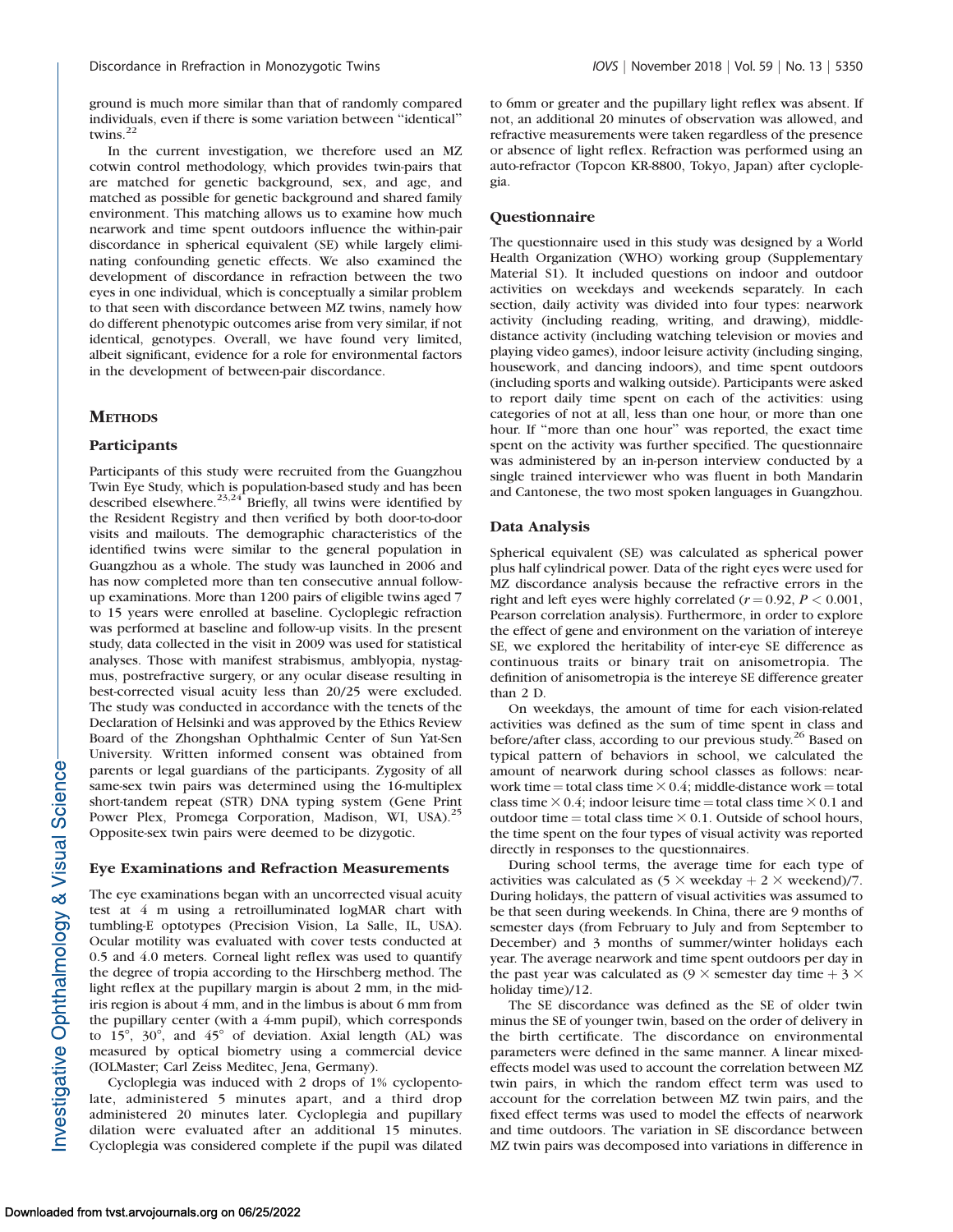|  | <b>TABLE 1.</b> The Demography of Monozygotic Twin Pairs ( $N = 980$ Individual) |  |  |  |  |
|--|----------------------------------------------------------------------------------|--|--|--|--|
|--|----------------------------------------------------------------------------------|--|--|--|--|

|        |     | Spherical Equivalent, D. | Age, y           | Nearwork/Day, h | Time Spent Outdoors/Day, h |
|--------|-----|--------------------------|------------------|-----------------|----------------------------|
| Male   | 466 | $-1.27 \pm 2.08$         | $12.92 \pm 2.08$ | $3.94 \pm 1.27$ | $1.40 \pm 0.84$            |
| Female | 514 | $-1.71 \pm 2.18$         | $13.36 \pm 2.49$ | $4.50 \pm 1.54$ | $1.33 \pm 0.87$            |
| Total  | 980 | $-1.50 \pm 2.14$         | $13.14 \pm 2.49$ | $4.24 \pm 1.45$ | $1.36 \pm 0.86$            |

nearwork between MZ twin pairs, differences in time spent outdoors between MZ twin pairs and the unique environmental effects. A  $P$  value of less than 0.05 was considered to be statistically significant. The statistical analyses were performed using SAS statistical software (SAS Institute, Inc., Cary, NC, USA). Full details of the linear mixed-effects model are given in the online ([Supplementary Material S2](https://iovs.arvojournals.org/data/Journals/iovs/937607/iovs-59-12-44_s02.doc)).

## **RESULTS**

In a total of 521 MZ twin pairs examined, 31 pairs were excluded because of incomplete questionnaire responses, incomplete cycloplegia or tropia; the remaining 490 pairs of MZ twins (233 male and 257 female) were included in this analysis. The mean age was  $13.1 \pm 2.5$  years (range, 7 to 18) in 2009. The characteristics of the MZ twins included in the analysis were shown in Table 1. A high correlation between SE of the right and left eyes was found (Pearson,  $r = 0.92$ ,  $P <$ 0.001), data from right eyes were chosen for calculating SE discordance within MZ twin pairs. The distribution of pairwise SE discordance in MZ pairs and intereye SE difference between the two eyes in MZ singletons are shown in the Figure. The standard deviation of intereye SE variation in MZ singletons was significantly greater than the SE discordance in MZ pairs (1.13 D vs. 0.81 D,  $P < 0.0001$ , SD test)

In the mixed-effects model analysis of SE discordance, older age ( $\beta = -0.34, P < 0.001$ ) and greater nearwork difference ( $\beta$  $=$  -0.23,  $P$  < 0.001) were risk factors for SE discordance, (Table 2). Interaction between age and difference in time spent outdoors was significant for SE discordance ( $\beta = 0.07$ ,  $P =$ 0.002), while difference in time spent outdoors itself did not have a significant effect ( $\beta = -0.89$ ,  $P = 0.120$ ). The across-twinpair analyses showed that variation in difference in nearwork and difference in time spent outdoors between the MZ twins explained about 1.8% and 2.5% of the total SE discordance, respectively.

We wanted to put some limits on how much of the total variation could be caused by stochastic variation. We assumed that the difference between two eyes in one individual is most likely to come from stochastic variation (or from measurement error), since the two eyes generally share the same genes and environmental exposures. In the Figure, we can see that the stochastic variation explained about 2/3 of the within-MZ twin variance.

Furthermore, since AL is the most important ocular biometry determining SE, we also explored the effect of nearwork and time outdoors difference on AL discordance in the same way. Interaction between age and environment was not statistically significant and was not included in the final model. Table 3 shows that greater positive nearwork difference was a risk factor for longer AL ( $\beta$  = 0.05, P = 0.001), while time spent outdoors was not a protective factor. The variation in nearwork difference explained about 1.9% of total AL variation.

The heritability of intereye SE variation, as well as the heritability of anisometropia, were also evaluated using MZ and DZ twins. The intraclass correlation was calculated, but it was only about 0.02 in both MZ and DZ twin pairs, so it was not suitable for heritability estimation with continuous variables. The concordance of anisometropia was 92.7% in MZ twins and 91.7% in DZ twins, which was not significantly different between the two types of twins. All the above indicated that there was no significant genetic effect on the intereye SE variation.



FIGURE. The distribution of SE discordance within MZ twin pair and SE difference between two eyes in single person.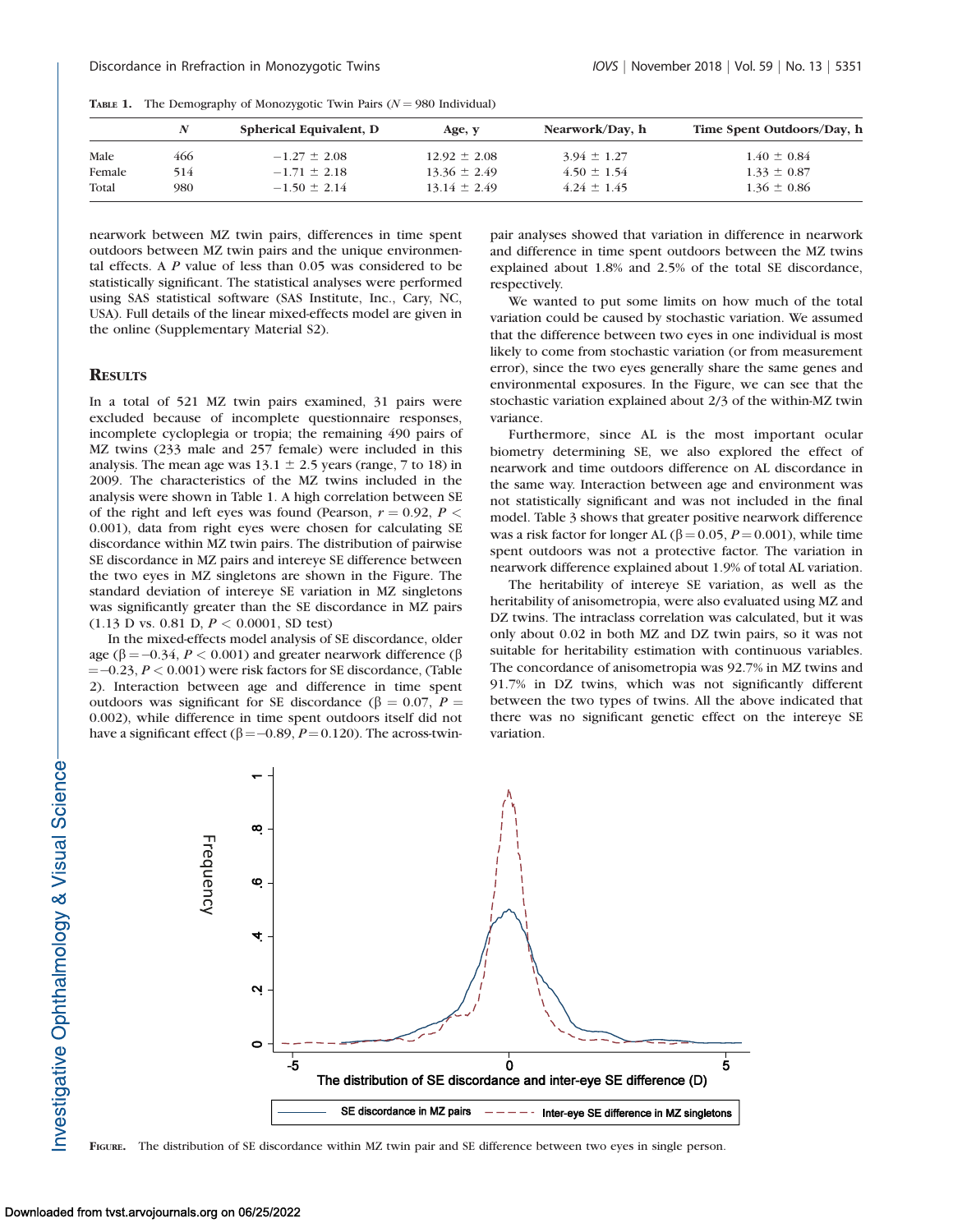|  |  |  |  |  | <b>TABLE 2.</b> Linear Mixed Model for Discordance in SE in MZ Twins |  |  |  |  |  |
|--|--|--|--|--|----------------------------------------------------------------------|--|--|--|--|--|
|--|--|--|--|--|----------------------------------------------------------------------|--|--|--|--|--|

| <b>Fixed Effect</b>                          | Coefficient | 95% CI             | P Value    |
|----------------------------------------------|-------------|--------------------|------------|
| Age, $D/y$                                   | $-0.34$     | $-0.50$ to $-0.18$ | ${<}0.001$ |
| Sex, female vs. male                         | $-0.31$     | $-0.68$ to 0.07    | 0.057      |
| Nearwork difference, D/h*                    | $-0.23$     | $-0.67$ to 0.22    | ${<}0.001$ |
| Time outdoors difference, D/h <sup>*</sup>   | $-0.89$     | $-1.50$ to $-0.27$ | 0.120      |
| Nearwork difference $\times$ age*            | 0.01        | $-0.02$ to $0.04$  | 0.537      |
| Time spent outdoors difference $\times$ age* | 0.07        | $0.03$ to $0.11$   | 0.002      |

Bold values represent results that are significant at the  $P < 0.05$  level. 95% CI, 95% Confidence interval.

\* Difference in nearwork and difference in time spent outdoors is defined as 1.8% and 2.5% of the variation in discordance in spherical equivalent, respectively.

#### **DISCUSSION**

We used cotwin methodology in our study to explore the role of discordance in difference in nearwork and difference in time spent outdoors on discordance in SE after controlling for genetic predisposition. By using a mixed-effects model, we found that age and nearwork were risk factors for discordance in SE. An interaction effect between time outdoors difference and age was detected, suggesting the association between outdoor time difference and SE discordance was mainly driven by their effects in older age group children, perhaps in the older group, the twins and their cotwins are old enough to behave differently.

This MZ cotwin discordance methodology potentially provides researchers with valuable insight into the contribution of environmental factors, based on the assumption that genetic background is very similar, if not identical, in MZ twins. In this scenario, MZ phenotypic discordance between MZ twins might be explained by nonshared environmental effects, such as epigenetic variation, stochastic variation or measurement error. The cotwin discordance method has been attempted in a few studies that involve some complex diseases, such as multiple sclerosis.<sup>27,28</sup> Ramessur et al.<sup>29</sup> have explored the discordance among MZ twins having myopia and found that more myopic twins have higher occupational status, resident in urban area, performing more nearwork than their twin. Previous studies investigated the MZ discordance in disease outcomes dichotomously. In the present study, we explored discordance as a continuous parameter.

In our study, a questionnaire designed by a WHO working group was adopted and was conducted by in-person interview. Both cross-sectional and longitudinal epidemiologic studies have shown that time spent outdoors is a protective factor against the development of myopia in European and Chinese populations.<sup>17-19,30</sup> In our cotwin cross-sectional study, we further confirm the protective role of time spent outdoors in MZ twin pairs.

In a population-based cross-sectional study, potential nongenetic risk factors, including amount of near work, age, and sex, together with IQ, which may have a significant genetic input, explained 10% to 12% of total variation in SE. Unfortunately, the importance of time outdoors had not been recognized at that time, and thus data on this parameter were not included. $31$  In our analysis, the collected environmental factors suggested by previous evidence (namely nearwork and outdoor time) only accounted for 3.5% of the total phenotypic variation. The questionnaire estimates are known to be imprecise, and hence it is possible that these estimates may have failed to capture the true variance of nearwork and time spent outdoors. An alternative explanation is that other important environmental factors were not included in our data collection, although at present, the two examined, nearwork and time outdoors, appear to be the best documented. Moreover, the measurement error and the potentially nonlinear exposure-outcome relationship may have caused the low degree of variance explained by the two environmental factors. Since the MZ twins tend to share very similar environmental factors, the conclusions on the contribution of nearwork and outdoor time may not be directly applicable to general population.

Stochastic variation may also explain part of the phenotypic variance among MZ twin pairs. In order to examine the effect of stochastic variation, we plotted the distribution of intereye SE variation in the same individual assuming this intereye variation is largely due to random variation at genome or epigenome level. We estimated the heritability of anisometropia (intereye SE difference >2 D) and intereye variation in SE. This approached zero. The intereye variance  $(SD = 0.81 \text{ D})$  was about  $2/3$  of the variance of phenotypic discordance (SD = 1.13 D). This finding suggests that stochastic variance did explain major parts of the pairwise discordance in MZ pairs.

In this population-based twin study, the twins were recruited independent of zygosity and eye disease status, and the sample is likely to be representative of the population of those ages Consistent with this idea, the distribution of refraction in our twin cohort was comparable to an agematched sample derived from general population.<sup>2</sup>

However, our findings should be interpreted in light of some limitations. First, MZ twin pairs have similar, but not identical, genetic background. Postzygotic effects, could introduce differences. $32,33$  Secondly, the myopia-related environmental data were collected by a questionnaire in a retrospective fashion, which may lead to some recall bias.

TABLE 3. Linear Mixed Model for Discordance in AL in MZ Twins

| <b>Fixed Effect</b>                    | Coefficient | 95% CI                  | P Value    |
|----------------------------------------|-------------|-------------------------|------------|
| Age, $D/y$                             | 0.12        | $0.07$ to $0.16$        | ${<}0.001$ |
| Sex, female to male                    | $-0.51$     | $-0.70$ to $-0.31$      | ${<}0.001$ |
| Difference in nearwork, D/h            | 0.05        | $0.02 \text{ to } 0.08$ | 0.001      |
| Difference in time spent outdoors, D/h | $-0.02$     | $-0.06$ to 0.30         | 0.410      |

Nearwork difference and difference in time spent outdoors explained 1.9% and 0.1% of the variation in AL discordance, respectively. Bold values represent results that are significant at the  $P < 0.05$  level.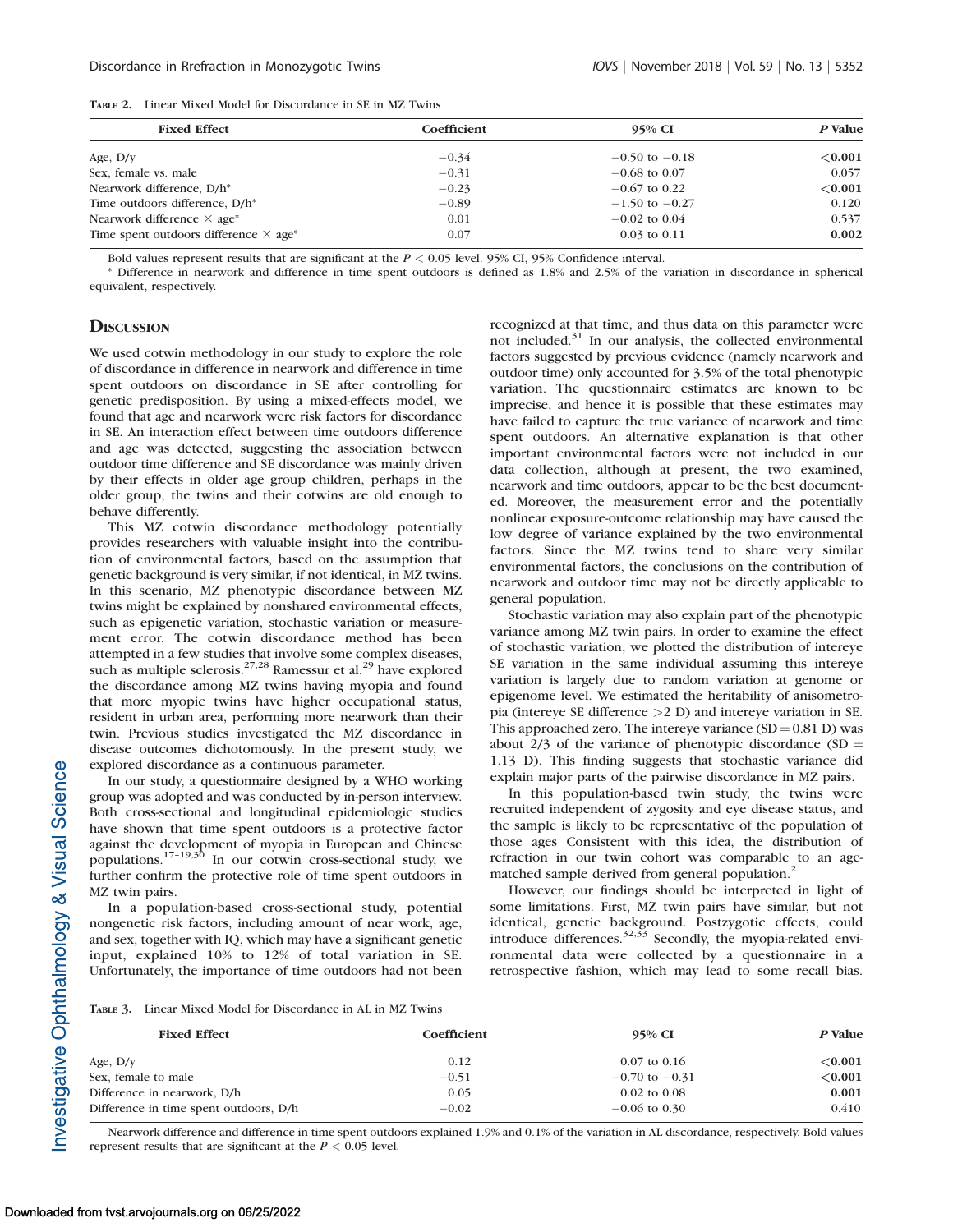Objective measurement of these environmental risk factors is therefore important.

We cannot clearly distinguish between measurement errors and stochastic variations in this analysis. But it is possible to set a limit to their impact on variation, by looking at the correlations between eyes in refraction. The correlation coefficient in these studies is 0.92, and in many other studies ranges from 0.8 up. Assuming that the departures from prefect correlation are due to these two factors, has an important practical consequence. GWAS studies aiming to explain the variation in refraction in terms of identified SNPs, as well as the role of environmental factors cannot expect to reach 100% power. Assuming around 20% of the variance as associated with stochastic variation and measurement errors, this would lower the target power from 100% to 80%, which would reduce the level of ''missing heritability'' but by no means eliminate it.

In conclusion, our results confirm that nearwork is a risk factor of myopia, while time spent outdoors confers protective effects among more time outdoors with elder age, based on an analysis on differences in environmental exposures and their association with discordance in refraction. We found that differences in both nearwork and time spent outdoors accounted for less than 3.0% of the variation in refraction discordance. Given the very marked genetic similarity between MZ twins and the relatively small effects of known environmental risk factors, we suggest that the discordance in refraction between MZ twins may largely result from unknown or uncollected environmental factors, despite the limited evidence for factors other than time outdoors and factors associated with education such as near work, or stochastic variations at the genomic or epigenetic levels. In the case of the difference between eyes, it is possible that essentially stochastic somatic mosaicism could also play a role.<sup>34,35</sup>

#### Acknowledgments

Supported by the National Natural Science Foundation of China (81125007) and Fundamental Research Funds of the State Key Laboratory, the University of Melbourne Research Accelerator Program and the CERA Foundation (MH). The Centre for Eye Research Australia receives Operational Infrastructure Support from the Victorian State Government. The authors alone are responsible for the content and writing of the paper.

Disclosure: X. Ding, None; Y. Hu, None; X. Guo, None; X. Guo, None; I. Morgan, None; M. He, None

## **References**

- 1. Morgan IG, French AN, Ashby RS, et al. The epidemics of myopia: aetiology and prevention. Prog Retin Eye Res. 2018; 62:134–149.
- 2. Hur YM, Zheng Y, Huang W, et al. Comparisons of refractive errors between twins and singletons in Chinese school-age samples. Twin Res Hum Genet. 2009;12:86–92.
- 3. Jung SK, Lee JH, Kakizaki H, Jee D. Prevalence of myopia and its association with body stature and educational level in 19 year-old male conscripts in seoul, South Korea. Invest Ophthalmol Vis Sci. 2012;53:5579–5583.
- 4. He M, Zeng J, Liu Y, et al. Refractive error and visual impairment in urban children in southern china. Invest Ophthalmol Vis Sci. 2004;45:793–799.
- 5. Lee YY, Lo CT, Sheu SJ, Lin JL. What factors are associated with myopia in young adults? A survey study in Taiwan military conscripts. Invest Ophthalmol Vis Sci. 2013;54: 1026–1033.
- 6. Saw SM, Gazzard G, Shih-Yen EC, Chua WH. Myopia and associated pathological complications. Ophthalmic Physiol Opt. 2005;25:381–391.
- 7. Hammond CJ, Snieder H, Gilbert CE, Spector TD. Genes and environment in refractive error: the twin eye study. Invest Ophthalmol Vis Sci. 2001;42:1232–1236.
- 8. Lyhne N, Sjolie AK, Kyvik KO, Green A. The importance of genes and environment for ocular refraction and its determiners: a population based study among 20-45 year old twins. Br J Ophthalmol. 2001;85:1470–1476.
- 9. Dirani M, Chamberlain M, Shekar SN, et al. Heritability of refractive error and ocular biometrics: the Genes in Myopia (GEM) twin study. Invest Ophthalmol Vis Sci. 2006;47:4756– 4761.
- 10. Chen CY, Scurrah KJ, Stankovich J, et al. Heritability and shared environment estimates for myopia and associated ocular biometric traits: the Genes in Myopia (GEM) family study. Hum Genet. 2007;121:511–520.
- 11. Klein AP, Suktitipat B, Duggal P, et al. Heritability analysis of spherical equivalent, axial length, corneal curvature, and anterior chamber depth in the Beaver Dam Eye Study. Arch Ophthalmol. 2009;127:649–655.
- 12. Vitart V, Bencic G, Hayward C, et al. Heritabilities of ocular biometrical traits in two croatian isolates with extended pedigrees. Invest Ophthalmol Vis Sci. 2010;51:737–743.
- 13. Ip JM, Huynh SC, Robaei D, et al. Ethnic differences in the impact of parental myopia: findings from a population-based study of 12-year-old Australian children. Invest Ophthalmol Vis Sci. 2007;48:2520–2528.
- 14. Xiang F, He M, Morgan IG. The impact of parental myopia on myopia in Chinese children: population-based evidence. Optom Vis Sci. 2012;89:1487–1496.
- 15. Tedja MS, Wojciechowski R, Hysi PG, et al. Genome-wide association meta-analysis highlights light-induced signaling as a driver for refractive error. Nat Genet. 2018;50:834–848.
- 16. Katz J, Tielsch JM, Sommer A. Prevalence and risk factors for refractive errors in an adult inner city population. Invest Ophthalmol Vis Sci. 1997;38:334–3340.
- 17. Rose KA, Morgan IG, Ip J, et al. Outdoor activity reduces the prevalence of myopia in children. Ophthalmology. 2008;115: 1279–1285.
- 18. Dirani M, Tong L, Gazzard G, et al. Outdoor activity and myopia in Singapore teenage children. Br J Ophthalmol. 2009;93:997–1000.
- 19. Wu PC, Tsai CL, Hu CH, Yang YH. Effects of outdoor activities on myopia among rural school children in Taiwan. Ophthalmic Epidemiol. 2010;17:338–42.
- 20. Gao Q, Liu Q, Ma P, Zhong X, Wu J, Ge J. Effects of direct intravitreal dopamine injections on the development of lidsuture induced myopia in rabbits. Graefes Arch Clin Exp Ophthalmol. 2006;244:1329–1335.
- 21. McCarthy CS, Megaw P, Devadas M, Morgan IG. Dopaminergic agents affect the ability of brief periods of normal vision to prevent form-deprivation myopia. Exp Eye Res. 2007;84:100– 107.
- 22. Boomsma D, Busjahn A, Peltonen L. Classical twin studies and beyond. Nat Rev Genet. 2002;3:872–882.
- 23. He M, Ge J, Zheng Y, et al. The Guangzhou Twin Project. Twin Res Hum Genet. 2006;9:753–757.
- 24. Zheng Y, Ding X, Chen Y, He M. The Guangzhou Twin Project: an update. Twin Res Hum Genet. 2013;16:73–78.
- 25. Moretti TR, Baumstark AL, Defenbaugh DA, Keys KM, Smerick JB, Budowle B. Validation of short tandem repeats (STRs) for forensic usage: performance testing of fluorescent multiplex STR systems and analysis of authentic and simulated forensic samples. *J Forensic Sci.* 2001;46:647-660.